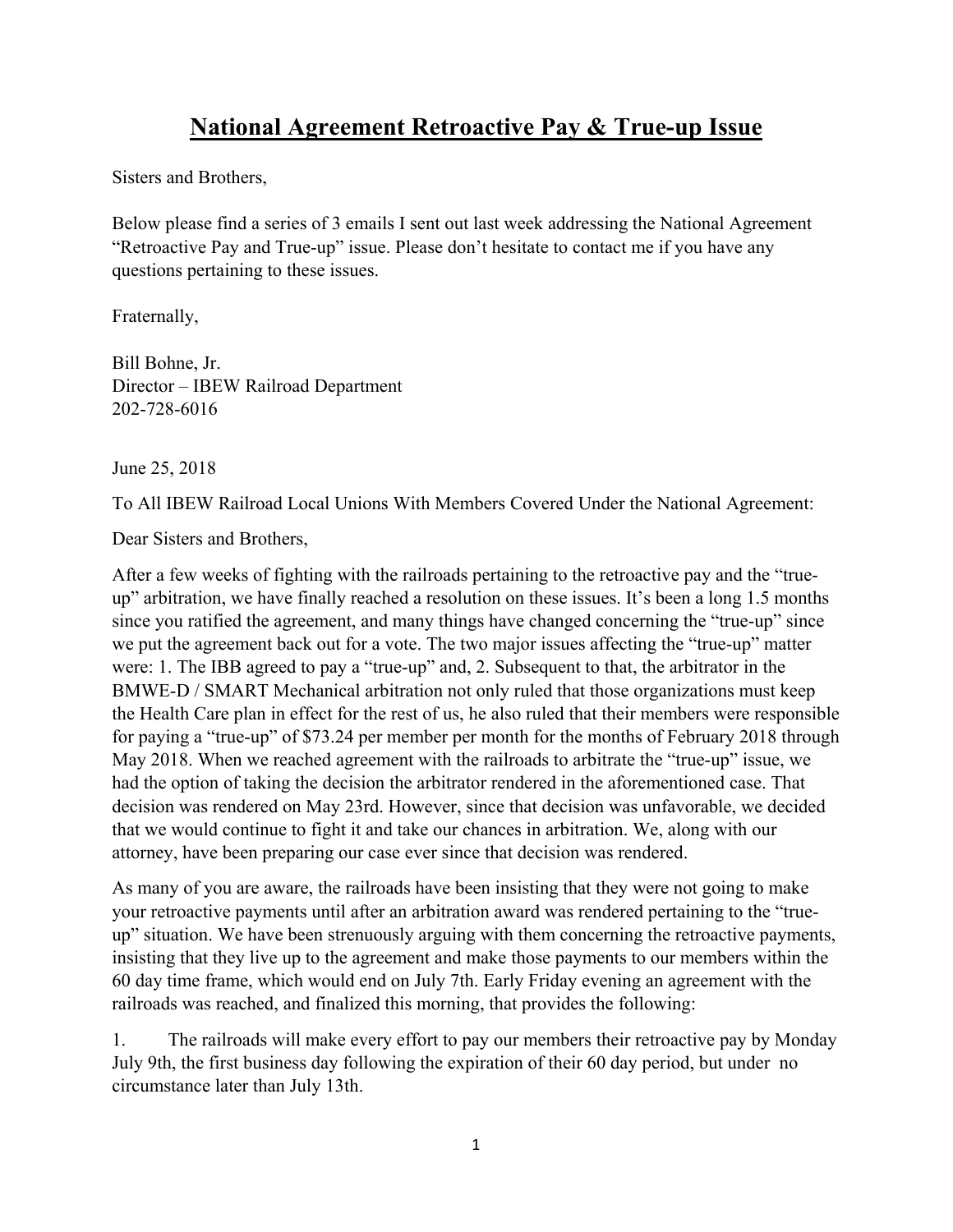2. An amount of \$292.96, \$73.24 per month for the months of February 2018 through May 2018, will be deducted from each members retroactive pay. This money will be held until the "true-up" arbitration award is rendered.

3. If we are successful in convincing the arbitrator that we should not have to pay the "trueup, or if the arbitrator rules that we must pay something less than the full amount, that money will be refunded to all employees no later than the next regular payroll period following the date of the arbitration award. If the railroads prevail in arbitration, then the matter will be considered closed.

4. So the arbitration case will not be prejudiced, neither party will be permitted to mention this settlement during the arbitration process.

Sisters and Brothers, I have to tell you this was one of the most difficult decisions we've ever had to make. Our arbitration is scheduled for July 10th, with a decision due within 7 days of that date. First the railroads advised us that they were not going to pay the retroactive pay until after an arbitration decision was rendered in our "true-up" case, claiming that, if successful in arbitration, they intended to take it out of your retroactive pay and paying by July 25th. One of the railroads even put out a memo stating when they were going to pay, or had paid, the other organizations. The BMWE-D / SMART Mechanical "true-up" arbitration decision was rendered May 23rd, and the railroads advised them that their members wouldn't get their retroactive pay until July 25th – over two months later! The tentative pay date on the memo for IBEW members was listed as the same – July 25th. And now that arbitration could be slightly delayed due to a possible conflict with the arbitrator's schedule which we were just advised of Thursday, that could possibly push the date past July 25th. We adamantly claimed that one had nothing to do with the other, that they could pay the retroactive pay timely and, if they won the arbitration, deduct the "true-up" amount from a regular paycheck following the arbitration decision. If they had stuck to their position, especially in light that the arbitration could be delayed a few days, our members could be waiting longer than July 25th for their back pay.

Our position has been that by not paying our members their retroactive pay timely, the railroads would be considered in violation of the agreement. Of course, they would have argued, and have been arguing, that it was impossible (an out provided to them in the agreement) for them to pay it timely. As far as we were concerned, their argument was nothing short of unmitigated BS! We considered all options available to us as to how to proceed, discussing our options internally with our General Chairmen, with President Stephenson and with our attorneys. We considered what could be extracted from the railroads if we were to take some type of job action for them not paying timely, and, on the other hand, what the cost could be to our members. If we had declared this a major dispute and walked of the job, the railroads would have claimed it was a minor dispute, gone to court, had us enjoined and ordered back to work immediately, all within a matter of probably less than a couple of hours. So who would have suffered – probably only our members who work third trick and who would have been the first to walk off the job. Would it have taken a toll on the railroads? Possibly. But if it went like most other disputes such as this have gone in the past, it probably would have had very little effect on them except the cost of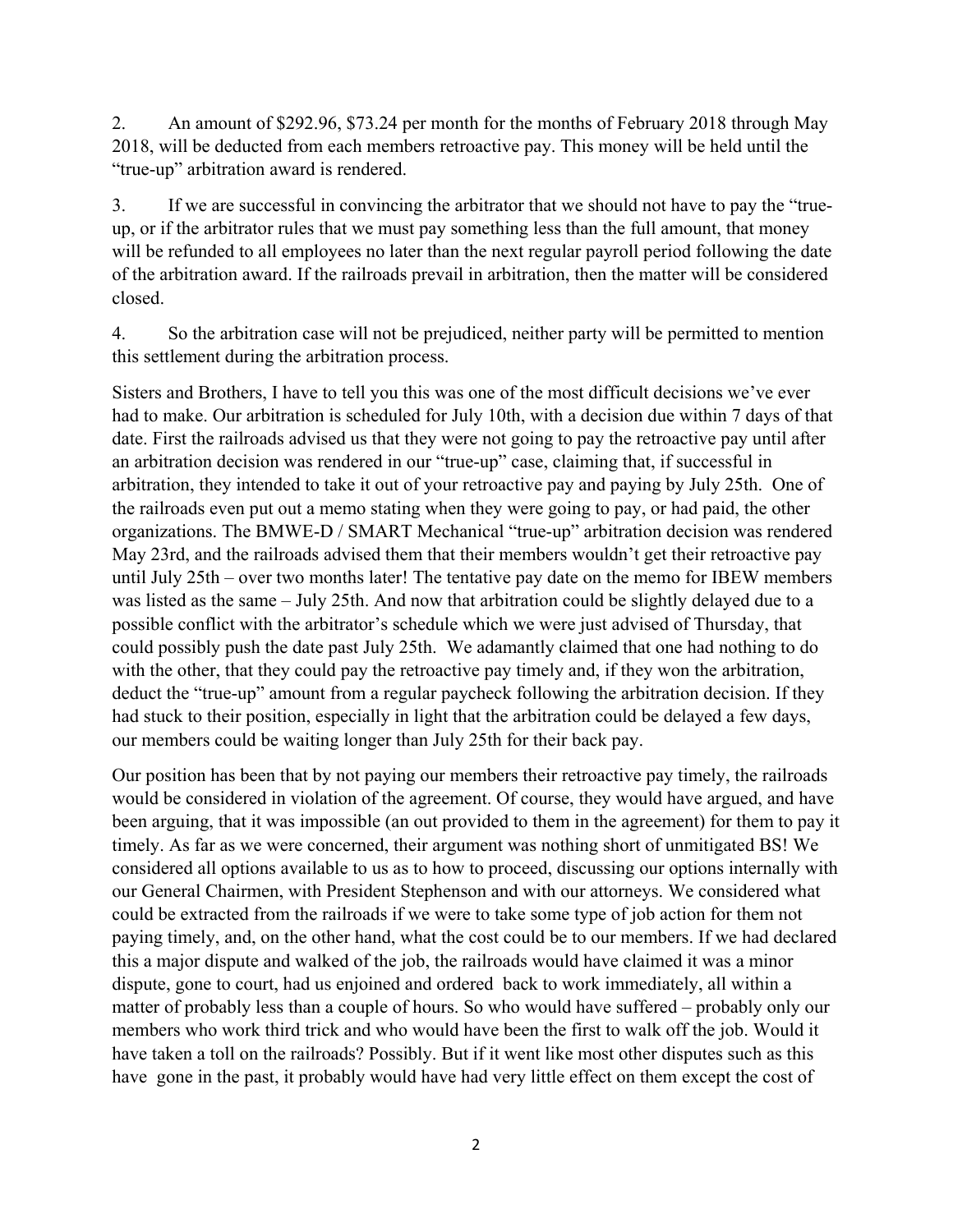going to court for the injunction. So, unfortunately, it probably would have cost some of our members much more than it would have cost the railroads.

Of course, our main concern was getting our over 5,300 members their retroactive pay as soon as possible, as we know many of you are depending on this money. And while quite some time ago we did make the statement that nothing would come out of your retroactive pay concerning a "true-up" until after an arbitration decision was rendered, circumstances dictated that we change direction. We made a decision we think is in the best interests of the railroad members we represent – getting you the money you worked so hard for as soon as we were able to do so, all the while taking into consideration the adverse impact it could have on many of our members lives by having a regular paycheck short by almost \$300.

This decision came down to the last minute, for if we prolonged it any longer payment by the week of July 9th would have been virtually impossible. We pushed and pushed the railroads as far as we thought we could, and after many hours of back and forth towards the end of last week we finally reached settlement. We know that some of you will not be pleased with this decision, as you would like to have seen some type of job action taken against the railroads. We would really like to have seen that too. But to do so we must have more to gain than to lose, and we didn't believe that was the case in this situation. We truly believe, and hope, that by agreeing to the above and having our members paid by July 9th, or no later than four days later, is a decision that the majority of our members will be pleased with. In the end, that is at least three weeks earlier than they intended to pay us.

Please don't hesitate to contact me if you have any questions pertaining to the foregoing.

June 26, 2018

To All IBEW Railroad Local Unions With Members Covered Under the National Agreement:

Dear Sisters and Brothers,

As a follow-up to my email yesterday about the retroactive pay and "true-up," those members who have opted out of the health insurance should not have any money for this deducted from their retroactive pay. If the railroads did mistakenly deduct this from these members, please let us know immediately and we will rectify the issue.

Please don't hesitate to contact me if you have any questions pertaining to the foregoing.